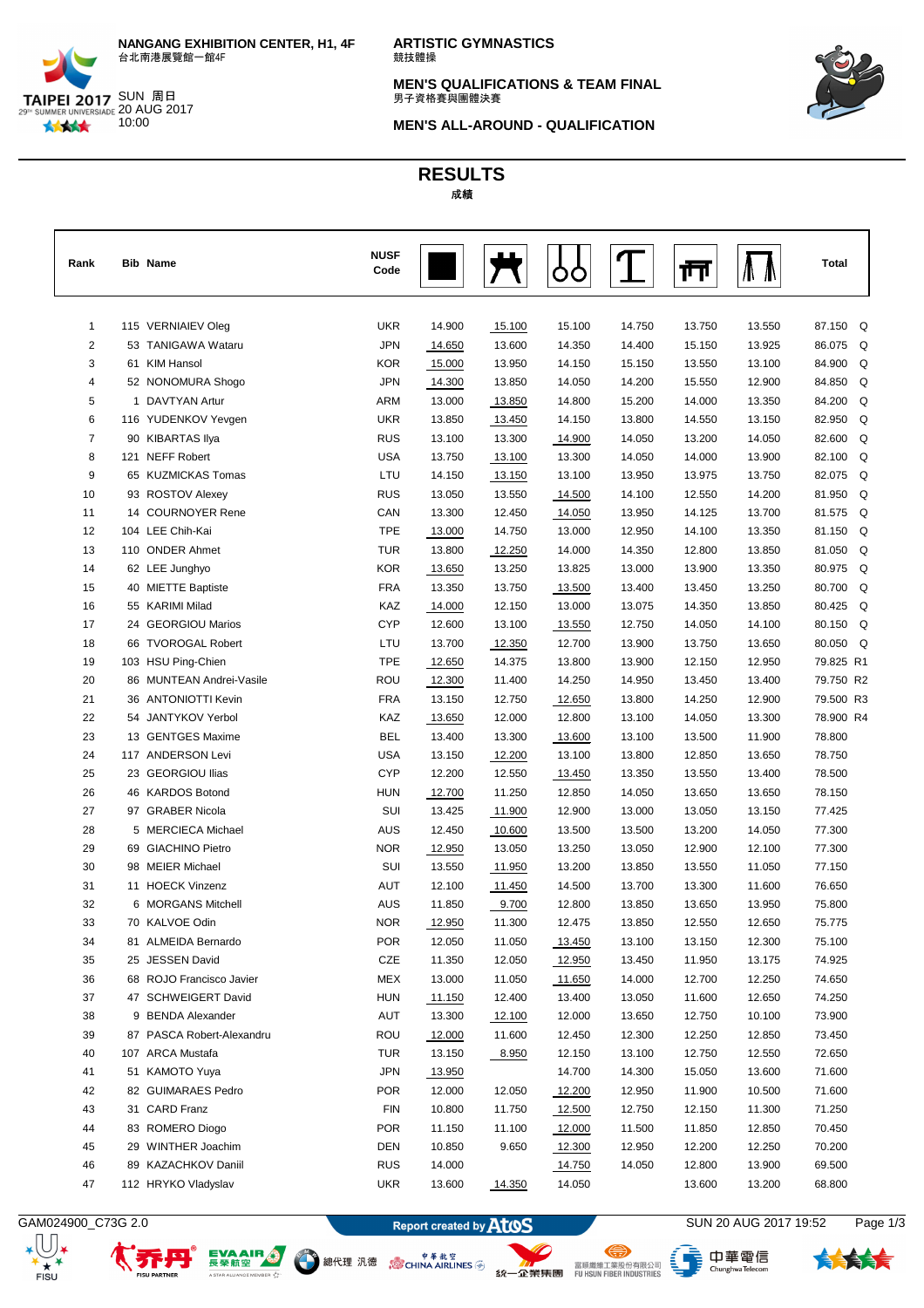

**ARTISTIC GYMNASTICS** 競技體操

**MEN'S QUALIFICATIONS & TEAM FINAL**<br>男子資格賽與團體決賽



**MEN'S ALL-AROUND - QUALIFICATION**

## **RESULTS** 成績

| Rank | <b>Bib Name</b>            | <b>NUSF</b><br>Code |        |        |        |        | ŢΠ     |        | Total  |
|------|----------------------------|---------------------|--------|--------|--------|--------|--------|--------|--------|
| 48   | 113 PAKHNIUK Petro         | <b>UKR</b>          | 12.650 | 14.450 |        | 14.250 | 15.050 | 12.250 | 68.650 |
| 49   | 63 YUN Jinseong            | <b>KOR</b>          | 13.300 |        | 13.500 | 13.800 | 13.950 | 13.875 | 68.425 |
| 50   | 60 JO Yeonggwang           | <b>KOR</b>          |        | 13.550 | 13.500 | 13.900 | 14.200 | 13.250 | 68.400 |
| 51   | 77 ELLIS Kyleab William    | <b>NZL</b>          | 12.700 | 10.300 | 6.200  | 13.750 | 12.350 | 12.350 | 67.650 |
| 52   | 108 ARICAN Ferhat          | <b>TUR</b>          | 13.000 | 11.100 |        | 14.200 | 15.150 | 13.300 | 66.750 |
| 53   | 118 DIAB Alexander         | <b>USA</b>          | 13.125 |        | 14.500 | 14.300 | 12.750 | 11.900 | 66.575 |
| 54   | 67 DE LUNA Fabian          | <b>MEX</b>          |        | 11.900 | 14.550 | 14.000 | 12.600 | 12.725 | 65.775 |
| 55   | 64 POZNAKOVS Sergejs       | LAT                 | 11.400 | 10.925 | 7.400  | 12.650 | 11.100 | 12.000 | 65.475 |
| 56   | 16 KARSTADT Justin August  | CAN                 | 12.750 | 13.650 | 13.400 | 13.850 | 11.550 |        | 65.200 |
| 57   | 18 ZAKUTNEY Samuel         | CAN                 |        | 11.325 | 13.350 | 13.600 | 13.150 | 13.450 | 64.875 |
| 58   | 57 KOZHAKOV Nurtas         | KAZ                 | 12.625 | 12.450 |        | 13.600 | 13.150 | 12.950 | 64.775 |
| 59   | 45 BABOS Adam              | <b>HUN</b>          | 11.450 | 13.650 | 13.150 | 12.600 | 12.850 |        | 63.700 |
| 60   | 12 SCHWAB Matthias         | <b>AUT</b>          |        | 11.650 | 12.450 | 12.800 | 13.300 | 13.325 | 63.525 |
| 61   | 32 KOSKI Elias Jaakko      | <b>FIN</b>          | 12.850 | 12.600 |        | 12.950 | 12.550 | 12.400 | 63.350 |
| 62   | 48 VECSERNYES David        | <b>HUN</b>          | 11.900 | 12.550 |        | 12.650 | 13.600 | 11.600 | 62.300 |
| 63   | 84 GHIUZAN Robert-Gabriel  | <b>ROU</b>          | 13.100 |        | 12.550 | 13.750 | 10.175 | 12.400 | 61.975 |
| 64   | 72 STIANSEN Henrik         | <b>NOR</b>          | 11.300 |        | 12.350 | 12.850 | 12.150 | 12.500 | 61.150 |
| 65   | 49 CHIBA Kenta             | <b>JPN</b>          | 14.600 | 13.800 |        | 14.600 | 15.150 |        | 58.150 |
| 66   | 92 PROKOPEV Kirill         | <b>RUS</b>          | 14.700 | 14.200 | 13.600 | 14.200 |        |        | 56.700 |
| 67   | 111 YILMAZ Hamza Samil     | <b>TUR</b>          | 9.350  | 8.050  | 13.700 | 13.400 | 12.050 |        | 56.550 |
| 68   | 33 PAEIVAENEN Jimi         | <b>FIN</b>          | 11.700 | 11.150 | 10.300 |        | 12.250 | 10.850 | 56.250 |
| 69   | 37 AUGIS Axel Louis        | <b>FRA</b>          |        | 13.250 | 13.800 |        | 14.550 | 14.100 | 55.700 |
| 70   | 106 YU Chao-Wei            | <b>TPE</b>          | 12.600 |        | 14.600 | 13.950 | 13.350 |        | 54.500 |
| 71   | 38 BOULET Edgar            | <b>FRA</b>          | 13.450 |        | 13.500 | 13.750 |        | 13.500 | 54.200 |
| 72   | 105 TANG Chia-Hung         | <b>TPE</b>          | 14.400 | 12.950 | 13.500 |        |        | 12.600 | 53.450 |
| 73   | 119 DURAN Tristan          | <b>USA</b>          |        | 12.300 | 13.150 |        | 13.650 | 13.550 | 52.650 |
| 74   | 21 VLAHEK Jakov            | CRO                 | 10.850 | 13.600 |        | 10.600 | 10.950 | 6.200  | 52.200 |
| 75   | 76 DYSON Devy Alexander    | <b>NZL</b>          |        | 12.700 | 13.800 |        | 12.700 | 13.000 | 52.200 |
| 76   | 19 BARON Matija            | CRO                 | 10.950 | 13.900 | 5.750  | 10.600 |        | 10.800 | 52.000 |
| 77   | 15 GAGNON Joel Emile       | CAN                 | 13.150 |        |        | 14.100 | 13.350 | 11.100 | 51.700 |
| 78   | 100 WALTER Marco           | SUI                 | 11.650 | 12.950 | 13.150 |        | 13.850 |        | 51.600 |
| 79   | 58 NARMETOV Daulet         | KAZ                 | 12.450 | 13.700 | 12.300 | 12.950 |        |        | 51.400 |
| 80   | 39 MERMET Killian          | <b>FRA</b>          | 12.300 | 12.550 |        | 13.800 | 12.750 |        | 51.400 |
| 81   | 102 CHEN Jin-Ling          | <b>TPE</b>          |        | 12.300 |        | 13.800 | 13.100 | 11.550 | 50.750 |
| 82   | 17 MAH Aaron James         | CAN                 | 13.500 | 10.350 | 13.000 |        |        | 13.200 | 50.050 |
| 83   | 4 MASON Clay Isaac         | AUS                 | 11.250 |        |        | 14.300 | 10.950 | 12.600 | 49.100 |
| 84   | 85 KOTRONG Adelin-Ladislau | ROU                 | 12.250 | 8.600  |        | 14.300 |        | 12.750 | 47.900 |
| 85   | 41 LINDNER Florian         | <b>GER</b>          |        | 10.750 | 12.450 | 12.950 | 11.300 |        | 47.450 |
| 86   | 71 ROENBECK Nikolai        | <b>NOR</b>          | 12.800 | 9.150  | 11.950 | 13.050 |        |        | 46.950 |
| 87   | 50 HASEGAWA Tomomasa       | <b>JPN</b>          |        | 15.000 | 14.100 |        |        | 14.200 | 43.300 |
| 88   | 74 BUTLER Scott Simon      | <b>NZL</b>          | 12.800 |        | 5.650  | 12.850 |        | 11.450 | 42.750 |
| 89   | 91 POLIASHOV Vladislav     | <b>RUS</b>          |        | 11.150 |        |        | 15.000 | 14.550 | 40.700 |
| 90   | 30 NIN REYES Audrys        | <b>DOM</b>          |        |        |        | 14.700 | 12.850 | 13.050 | 40.600 |
| 91   | 7 REMKES Christopher lan   | AUS                 | 12.600 | 13.300 |        | 14.500 |        |        | 40.400 |
| 92   | 22 VUGRINSKI Kristijan     | CRO                 |        | 11.350 | 6.050  | 10.400 | 11.375 | 1.150  | 40.325 |
| 93   | 35 TUUHA Tomi Jason        | <b>FIN</b>          |        |        | 13.300 | 14.400 | 12.475 |        | 40.175 |
| 94   | 96 BUCHER Pascal Marc      | SUI                 |        |        |        | 13.050 | 12.700 | 13.250 | 39.000 |

EVAAIR O

εŵ

A STAR ALLIANCE

 $_{\rm \star}$   $\rm U$  ,  $rac{1}{\pi}$   $\star$ 



<sup>中華航空</sup>線代理 汎徳 <sub>。 Sep</sub> + 単純空

、<br>- ChunghwaTelecom

⊜

长长